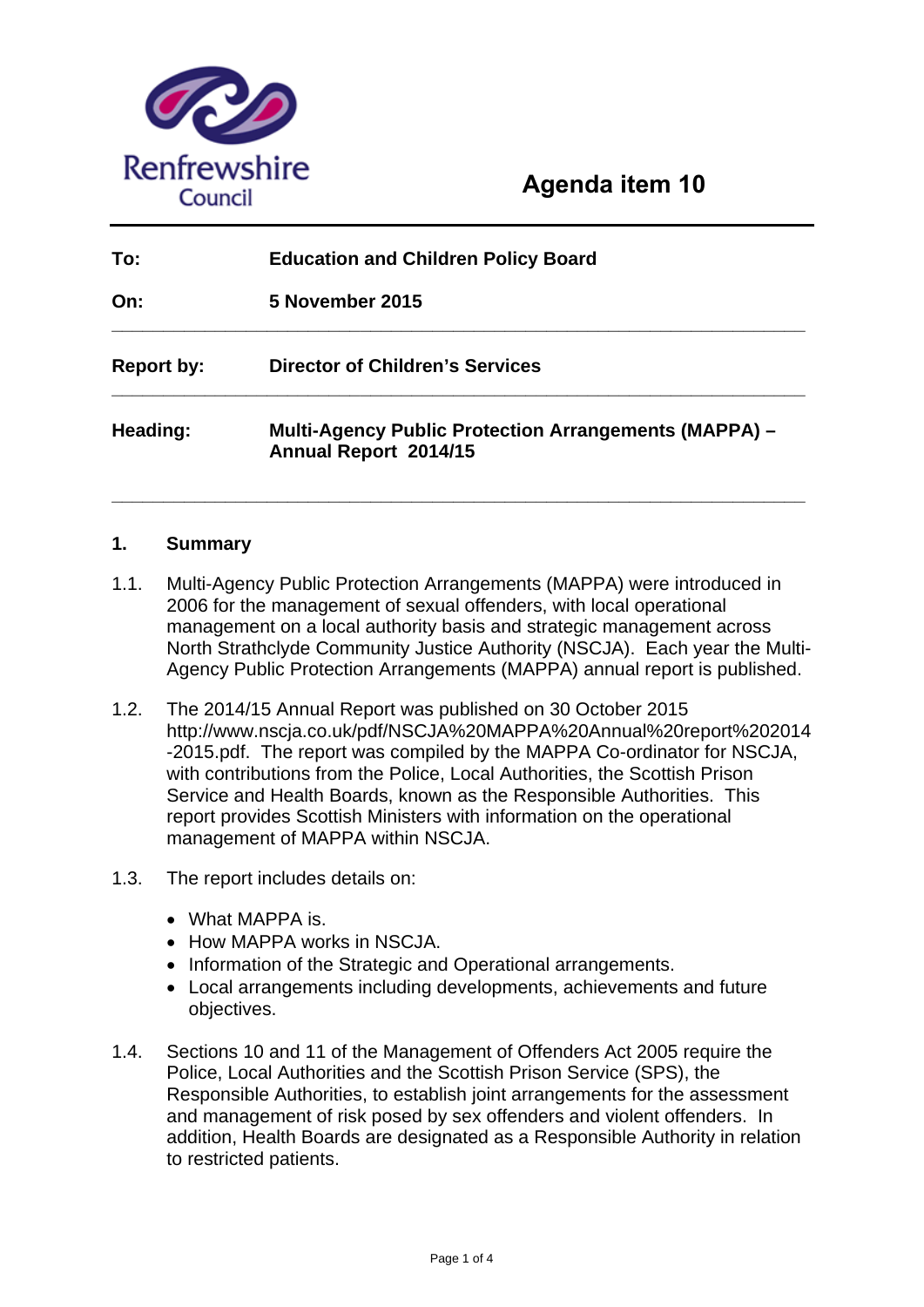- 1.5. MAPPA provides a consistent national framework for the assessment and management of those offenders who pose the most serious risk of harm. It has built upon and strengthened well established joint working arrangements between Criminal Justice Social Work, Police, the Prison Service and others such as the Housing providers.
- 1.6. Under S11 of the Act the Responsible Authorities are required to keep the joint arrangements under review, to provide assurance to the Community Justice Authority that local protocols are in place to support the implementation of the national policy, and to prepare and publish an annual report on the operation of MAPPAs to the Community Justice Authority. It is noted that the Community Justice Bill, which is likely to receive Royal Assent in Spring 2016, will disestablish the Community Justice Authorities but does not fundamentally change the strategic arrangements for MAPPA. It is assumed that in the future the MAPPA annual report will be submitted to Community Justice Scotland a national organisation which will also be created by the Bill.
- 1.7. It is noted that there has recently been a thematic review of the MAPPA arrangements across Scotland, led by the Care Inspectorate. It is anticipated that a national report will be published in November 2015.
- 1.8. MAPPA currently includes sexual offenders. The Scottish Government is keen to extend these arrangements to serious and violent offenders. Agencies currently work closely to manage the risk posed by violent offenders, however, including them in the MAPPA arrangements will create consistency across Scotland.

**\_\_\_\_\_\_\_\_\_\_\_\_\_\_\_\_\_\_\_\_\_\_\_\_\_\_\_\_\_\_\_\_\_\_\_\_\_\_\_\_\_\_\_\_\_\_\_\_\_\_\_\_\_\_\_\_\_\_\_\_\_\_\_\_\_\_\_** 

# **2. Recommendations**

2.1. The Education and Children's Services Policy Board is asked to note:

[a] the contents of the MAPPA Annual Report 2014/15 (http://www.nscja.co.uk/pdf/NSCJA%20MAPPA%20Annual%20report%20201 4-2015.pdf)

[b] A further report will be brought to Board on the findings of the national thematic review of MAPPA.

[c] Plans are being developed to implement the extension of MAPPA to violent offenders.

#### **3. Background**

3.1. The MAPPA annual report was compiled by the MAPPA Co-ordinator for NSCJA, with contributions from Responsible Authorities. This report provides Scottish Ministers with information on the operational management of MAPPA within NSCJA.

- 3.2. In addition to providing details of how MAPPA operates within NSCJA the report provides information on strategic planning arrangements, the work undertaken to develop practice and information on offenders within NSCJA.
- 3.3. The aim of MAPPA is a co-ordinated approach to the management of sexual offenders in the community who pose a serious risk of harm to others and targeting of resources where they are most required. The fundamental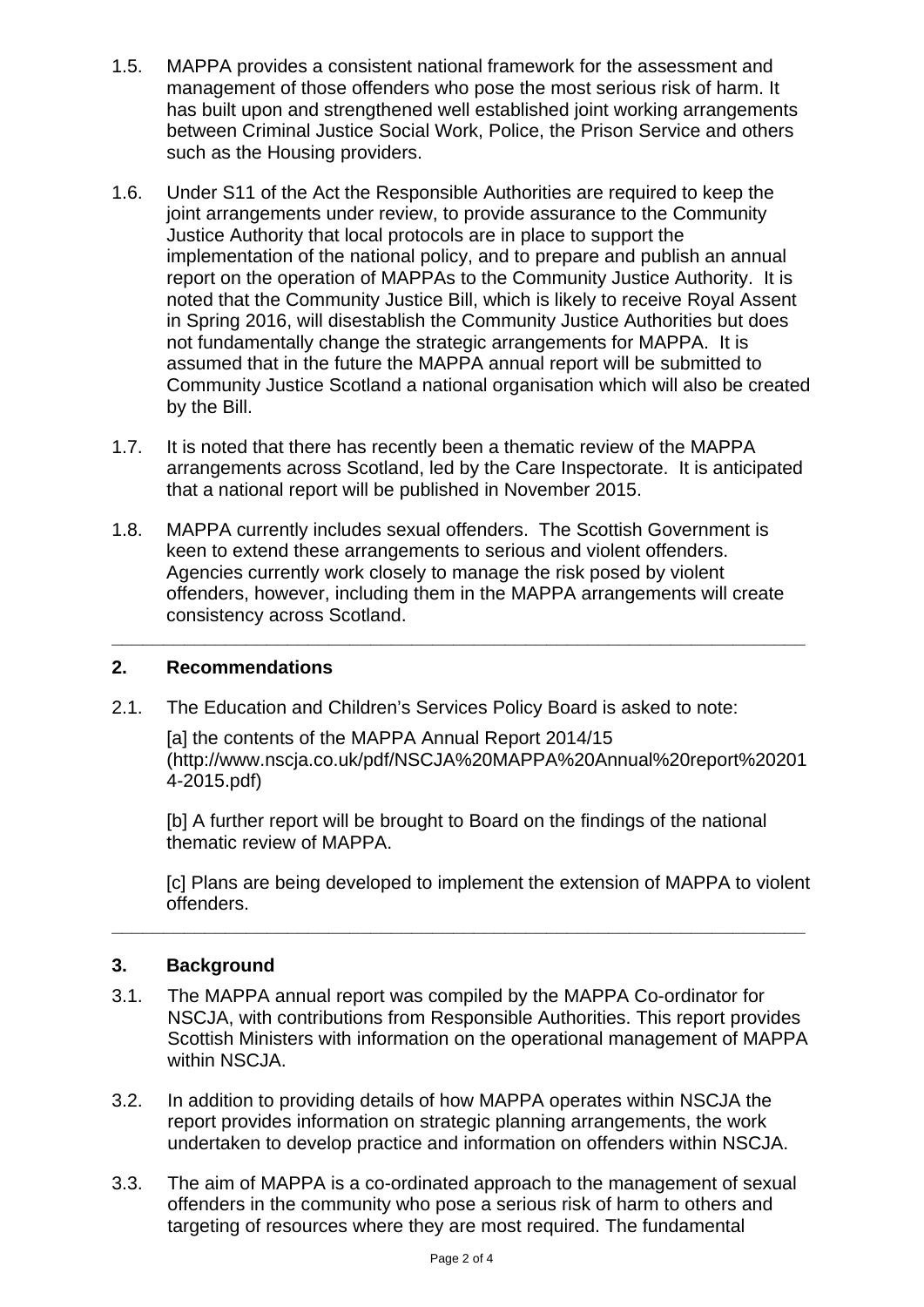purpose is public safety, the protection of victims, and the reduction of serious harm.

- 3.4. MAPPA cases are managed at 3 levels:
	- Level 1 low/medium risk of harm where risk can be primarily managed by one agency.
	- Level 2 high/very high risk of harm, where active involvement of more than one agency is required.
	- $\bullet$  Level 3 the critical few high or very high risk of harm, involving active involvement of more than one agency at a senior manager level, with six weekly review.
- 3.5. The MAPPA arrangements are supported by national guidance provided by the Scottish Government. This was updated in June 2014. This provides consistency across Scotland for the referral and management of sexual offenders, including the approach to risk assessment across the key agencies of social work, Police and the Scottish Prison Service.
- 3.6. Resources to support the MAPPA process include a MAPPA Co-ordinator with responsibility for management of the process, and two support posts. These arrangements are hosted by Inverclyde Council on behalf of NSCJA.
- 3.7. It is noted that the Community Justice Bill is due to be placed before Parliament in April 2016. This Bill will disestablish the Community Justice Authority, devolve the strategic planning for community justice to community planning partnership areas and create a new body Community Justice Scotland. At this stage there are no proposal to alter the current MAPPA arrangements, which places the strategic planning and monitoring arrangements within partnerships of constituent local authorities of NSCJA.
- 3.8. The annual report reflects the work undertaken as part of the national thematic review of MAPPA. This national report on the review has not yet been published but it is anticipated it will be made available in November 2015. A report on its findings will be brought to a future meeting of the Board. This review was undertaken by the Care Inspectorate and HM Inspectorate of Constabulary in Scotland (HMICS) to assess the effectiveness of MAPPA in protecting communities from the potential risks presented by Sexual Offenders.
- 3.9. The legislation introducing the MAPPA arrangement, the Management of Offenders (Scotland) Act 2005, was intended to strengthen the system dealing with violent and sexual offenders. To date the arrangements have been enacted for sexual offenders and some restricted patients. A Scottish Government MAPPA Extension Advisory Group is currently considering extending MAPPA to violent offenders who present a risk of serious harm. While there is good joint working at a local level, these arrangements will provide consistency across Scotland.

Work is currently being undertaken to prepare for the implementation of the extension of MAPPA to include violent offenders. The resources implications are being identified as part of this work.